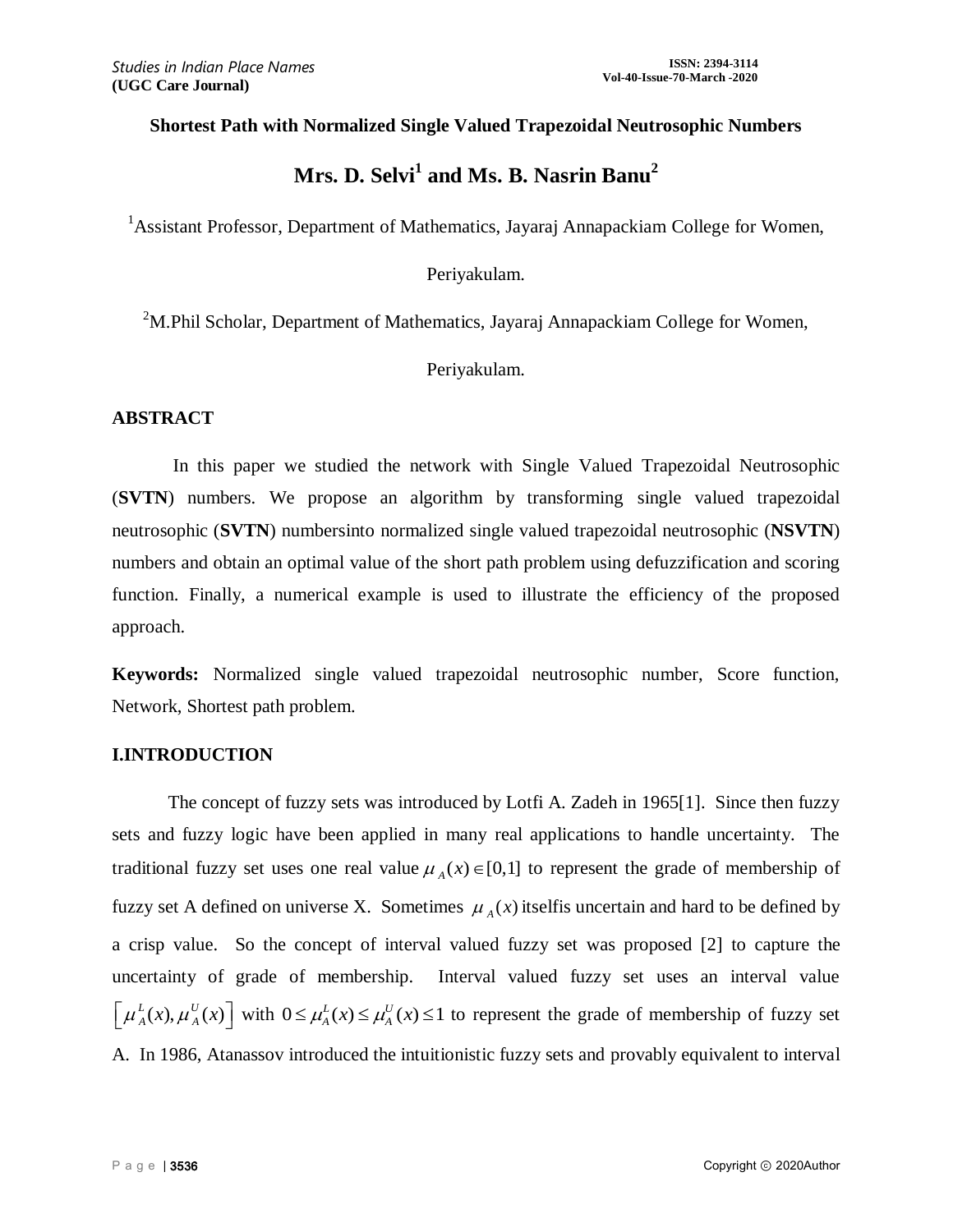valued fuzzy sets. The intuitionistic fuzzy sets consider both truth-membership  $t_A(x)$  and falsity-membership  $f_A(x)$ , with  $t_A(x)$ ,  $f_A(x) \in [0,1]$  and  $0 \le t_A(x) + f_A(x) \le 1$ . Intuitionistic fuzzy sets can only handle incomplete information not the indeterminate information and inconsistent information which exists commonly in belief system. In intuitionistic fuzzy sets, indeterminacy is  $1-t_A(x) - f_A(x)$  by default.

In 1998, the concept of the neutrosophic set (**NS** for short) and neutrosophic logic were introduced by Smarandache in [3,4] in order to efficiently handle the indeterminate and inconsistent information in real world. Neutrosophic set is a generalization of the theory of fuzzy set, intuitionistic fuzzy sets, interval-valued fuzzy sets and interval-valued intuitionistic fuzzy sets. The concept of the neutrosophic set is characterized by a truth-membership degree (t), an indeterminacy-membership degree (i) and a falsity-membership degree (f) are completely independently, which are within the real standard or nonstandard unit interval  $]$ <sup>-</sup>0,1<sup>+</sup>[. However, the neutrosophic theory is difficult to be directly applied in real scientific and engineering areas. To easily use it in science and engineering areas, Wang et al. [5] proposed the concept of **SVNS,**  which is an instance of a neutrosophic set, whose functions of truth, indeterminacy and falsity lie in [0,1] . Recent research works on neutrosophic set theory and its applications in various fields are progressing rapidly. Recently, based on the neutrosophic set theory, Subas presented the concept of triangular and trapezoidal neutrosophic number and applied to multiple-attribute decision making problems. Then Biswas et al presented a special case of trapezoidal neutrosophic numbers and applied to multiple-attribute decision making problems by introducing the cosine similarity measure. Deli and Subas presented the single valued trapezoidal neutrosophic numbers (**SVN-**number)as a generalization of the intuitionistic trapezoidal fuzzy numbers and proposed a methodology for solving multiple-attribute decision making problems with **SVN**-number. In addition, Thamaraiselvi and Santhi introduced a mathematical representation of a transportation problems in neutrosophic environment based n single valued trapezoidal neutrosophic numbers and also provided the solution method.

The shortest path problem (**SPP**) is one of the most fundamental and well-known combinatorial problems that appear in various fields of science and engineering, e.g, road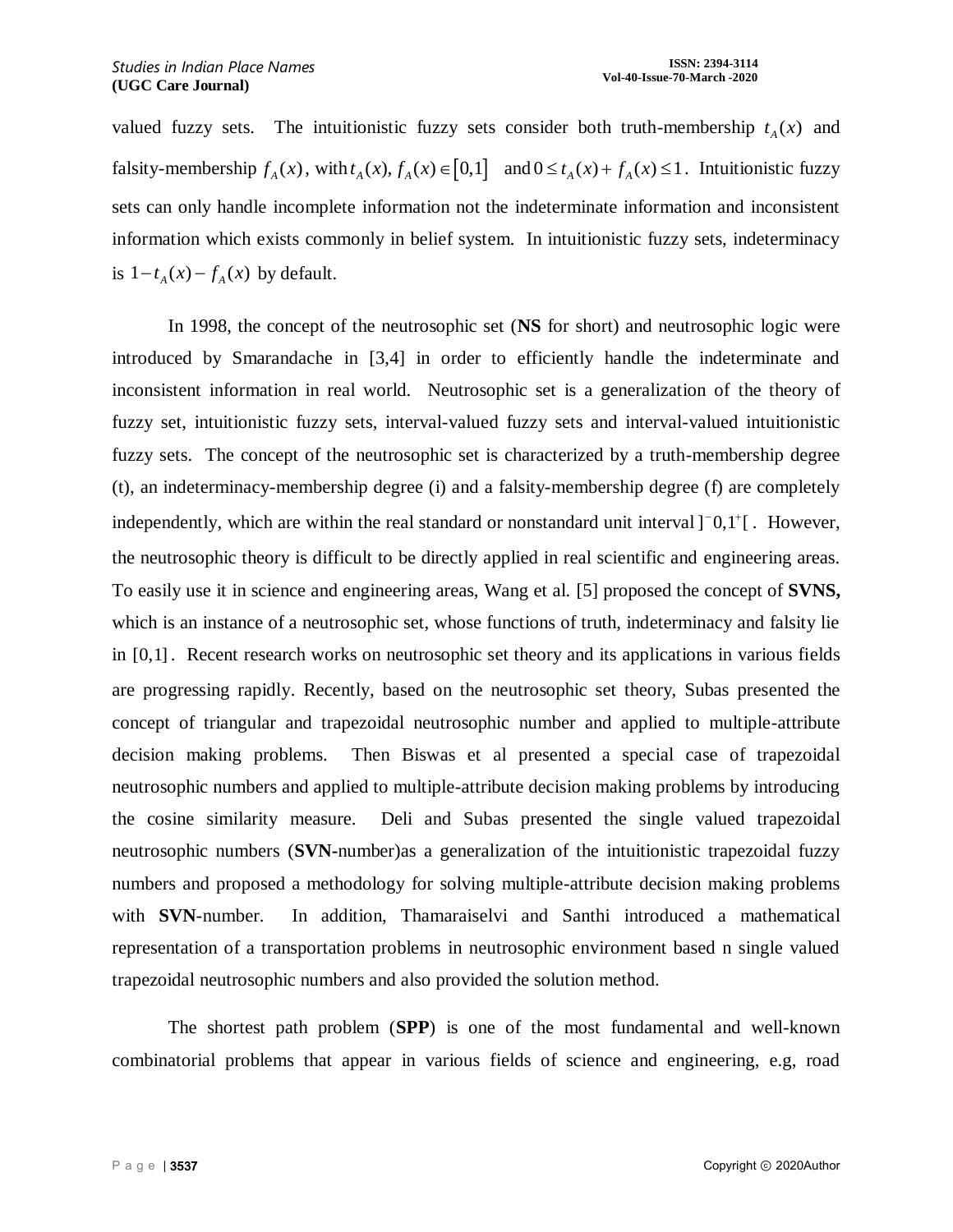networks application, transportation, routing in communication channels and scheduling problems. The main objective of the shortest path problem is to find a path with minimum length between any pair of vertices. The edge (arc) length of the network may represent the real life quantities such as, time, cost, etc. In a classical shortest path problem, the distances of the edge betweendifferent nodes of a network are assumed to be certain. Numerous algorithms have been developed with the weights on edges on network being fuzzy numbers, intuitionistic fuzzy numbers, vague numbers. Recently, Broumi et al. [6] Presented the concept of neutrosophic graphs, interval valued neutrosophic graphs and bipolar single valued neutrosophic graphs. To this day, only a few papers dealing with shortest path problem in neutrosophic environment. The paper proposed by Broumi et al. is one of the first on this subject. The same authors proposed another algorithm for solving shortest path problem in a bipolar neutrosophic environment. Also, in [7] they proposed the shortest path algorithm in a network with its edge lengths as interval valued neutrosophic numbers.

The goal of this work is to propose an approach for solving shortest path problem in a network where edge weights are characterized by a normalized single valued trapezoidal neutrosophic numbers.

## **II. PRELIMINARIES**

## **DEFINITION 2.1[3]**

Let X be a space of points (objects), with a generic element in X denoted by x. A neutrosophic set A in X is characterized by a truth-membership function  $T_A$ , an indeterminacymembership-function  $I_A$  and a falsity-membership function  $F_A$ . The neutrosophic set A (**NS A**) is an object having the form  $A = \{ \langle x : T_A(x), I_A(x), F_A(x) \rangle, x \in X \}$ . The function  $T_A(x), I_A(x)$ and  $F_A(x)$  are real standard or non-standard subsets of  $]$ <sup>-</sup>0,1<sup>+</sup>[. phic set A in X is characterized by a truth-membership function  $T_A$ <br>hip-function  $I_A$  and a falsity-membership function  $F_A$ . The neutros<br>ect having the form  $A = \{ \langle x : T_A(x), I_A(x), F_A(x) \rangle, x \in X \}$ . The fu<br>) are real standard or

That is,  $T_A: X \to ][0,1^+[, I_A: X \to ][0,1^+[, F_A: X \to ][0,1^+[$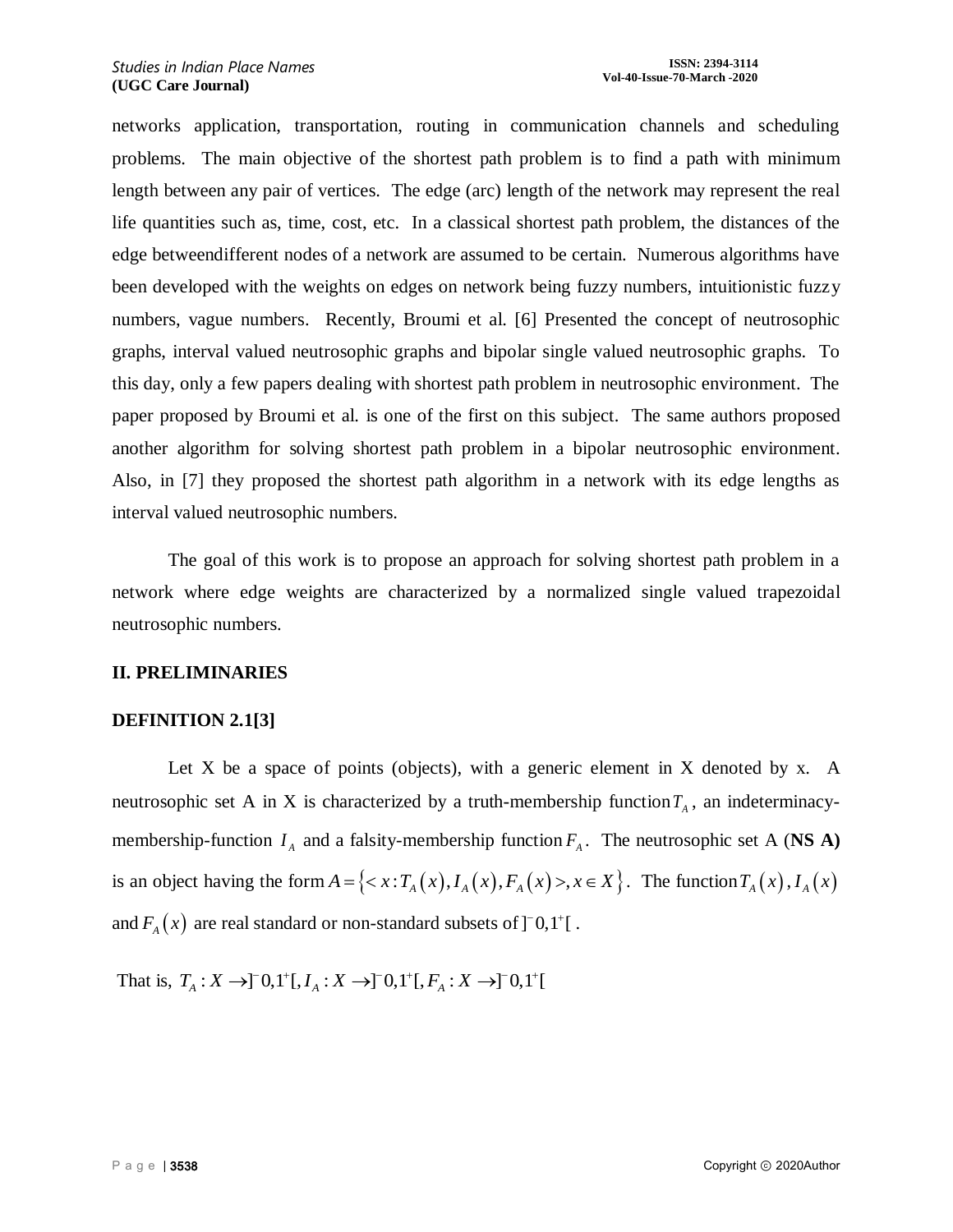There is no restriction on the sum of  $T_A(x)$ ,  $I_A(x)$  and  $F_A(x)$ , so  $T_A(x)$ ,  $T_A(x)$  and  $T_A(x)$ , so<br>  $T_A(x) + \sup T_A(x) + \sup F_A(x) \leq 3^+$ . That is, its components  $T_A(x)$ ,  $T_A(x)$ ,  $F_A(x)$  are non-standard subsets included in the unitary nonstandard interval  $\left[0, 1^{\dagger} \right]$  or standard subsets included in the unitary standard interval [0,1] as in the intuitionistic fuzzy set.

#### **Example 2.1**

When we ask the opinion of an expert about certain statement, he/she may say that the possibility in which the statement is true is 0.8 and the statement is false is 0.6 and the degree in which he/she is not sure is 0.3. For, neutrosophic notationit can be expressed as  $x(0.8, 0.3, 0.6)$ .

#### **DEFINITION 2.2[5]**

Let  $X$  be a space of points (object) with generic elements in  $X$  denoted by  $x$ . A single valued neutrosophic set A (**SVNS A**) is characterized by truth-membership function  $T_A(x)$ , an indeterminacy-membership function  $I_A(x)$ , and a falsity-membership function  $F_A(x)$ . For each point x in X,  $T_A(x)$ ,  $I_A(x)$ ,  $F_A(x) \in [0,1]$ . A **SVNS A** can be written as

$$
A = \{ \langle x; T_A(x), I_A(x), F_A(x) \rangle, x \in X \}.
$$

## **DEFINITION 2.3[8]**

A single valued trapezoidal neutrosophic number (**SVTN-**number)  $\tilde{a} = \langle (a_1, b_1, c_1, d_1); T_a, I_a, F_a \rangle$  is a special neutrosophic set on the real number set R, whose truthmembership, indeterminacy-membership, and a falsity-membership are given as follows

$$
T_a(x) = \begin{cases} (x - a_1)T_a / (b_1 - a_1) (a_1 \le x \le b_1) \\ T_a(b_1 \le x \le c_1) \\ (d_1 - x)T_a / (d_1 - c_1) (c_1 \le x \le d_1) \\ 0 \qquad \text{otherwise} \end{cases}
$$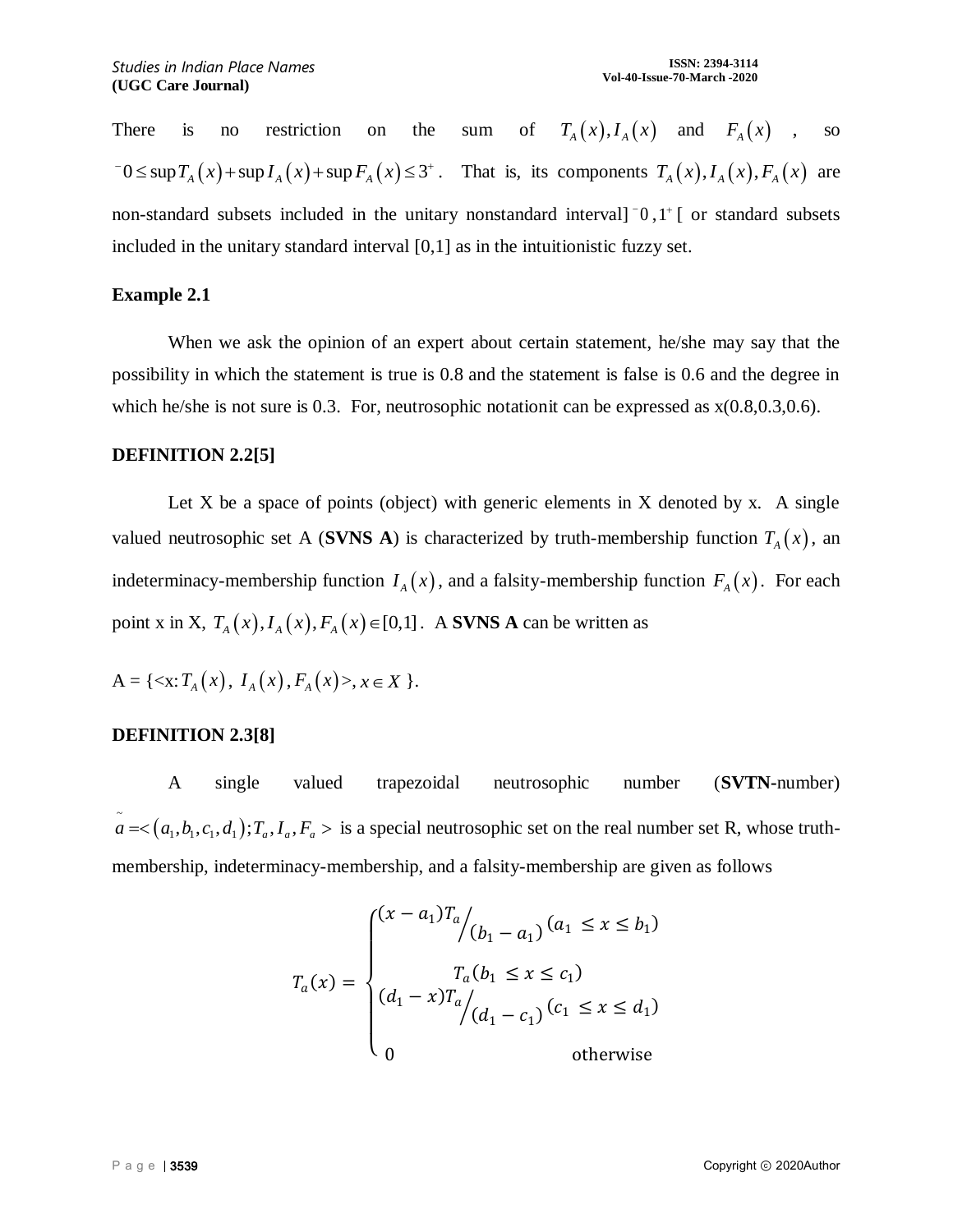$$
I_a(x) = \begin{cases} (b_1 - x + I_a(x - a_1)) \Big/_{(b_1 - a_1)} (a_1 \le x \le b_1) \\ \Big( x - c_1 + I_a(d_1 - x) \Big) \Big/_{(d_1 - c_1)} (c_1 \le x \le d_1) \\ 1 \end{cases}
$$
 otherwise

$$
F_a(x) = \begin{cases} (b_1 - x + F_a(x - a_1)) \Big/_{(b_1 - a_1)} (a_1 \le x \le b_1) \\ F_a(b_1 \le x \le c_1) \\ (x - c_1 + F_a(d_1 - x)) \Big/_{(d_1 - c_1)} (c_1 \le x \le d_1) \\ 1 \end{cases}
$$
 otherwise

Where  $0 \le T_a \le 1; 0 \le I_a \le 1; 0 \le F_a \le 1$  and  $0 \le T_a + I_a + F_a \le 3; a_1, b_1, c_1, d_1 \in \mathbb{R}$ 

#### **DEFINITION 2.4[9]**

Let  $\tilde{A}_1 = \langle (a_1, a_2, a_3, a_4); T_1, I_1, F_1 \rangle$  and  $\tilde{A}_2 = \langle (b_1, b_2, b_3, b_4); T_2, I_2, F_2 \rangle$  be two single valued trapezoidal neutrosophic numbers. Then, the operations for **SVTN-**numbers are definedas below

determinedas below  
\ni) 
$$
\tilde{A}_1 \oplus \tilde{A}_2 = \langle (a_1 + b_1, a_2 + b_2, a_3 + b_3, a_4 + b_4); T_1 + T_2 - T_1 T_2, I_1 I_2, F_1 F_2 \rangle
$$
  
\nii)  $\tilde{A}_1 \otimes \tilde{A}_2 = \langle (a_1 b_1, a_2 b_2, a_3 b_3, a_4 b_4); T_1 T_2, I_1 + I_2 - I_1 I_2, F_1 + F_2 - F_1 F_2 \rangle$ 

iii) 
$$
\lambda \tilde{A}_1 = \langle \lambda a_1, \lambda a_2, \lambda a_3, \lambda a_4 \rangle; 1 - (1 - T_1)^{\lambda}, I_1^{\lambda}, F_1^{\lambda} >
$$
 **DEFINITION 2.5[8]** 

Let  $\tilde{A}_1 = \langle (a_1, a_2, a_3, a_4); T_1, I_1, F_1 \rangle$  be a single valued trapezoidal neutrosophic number. Then, the score function  $s(\tilde{A})$  $s(\tilde{A}_{1})$  and accuracy function  $a(\tilde{A})$  $a(A_1)$  of a **SVTN**-numbers are defined as follows: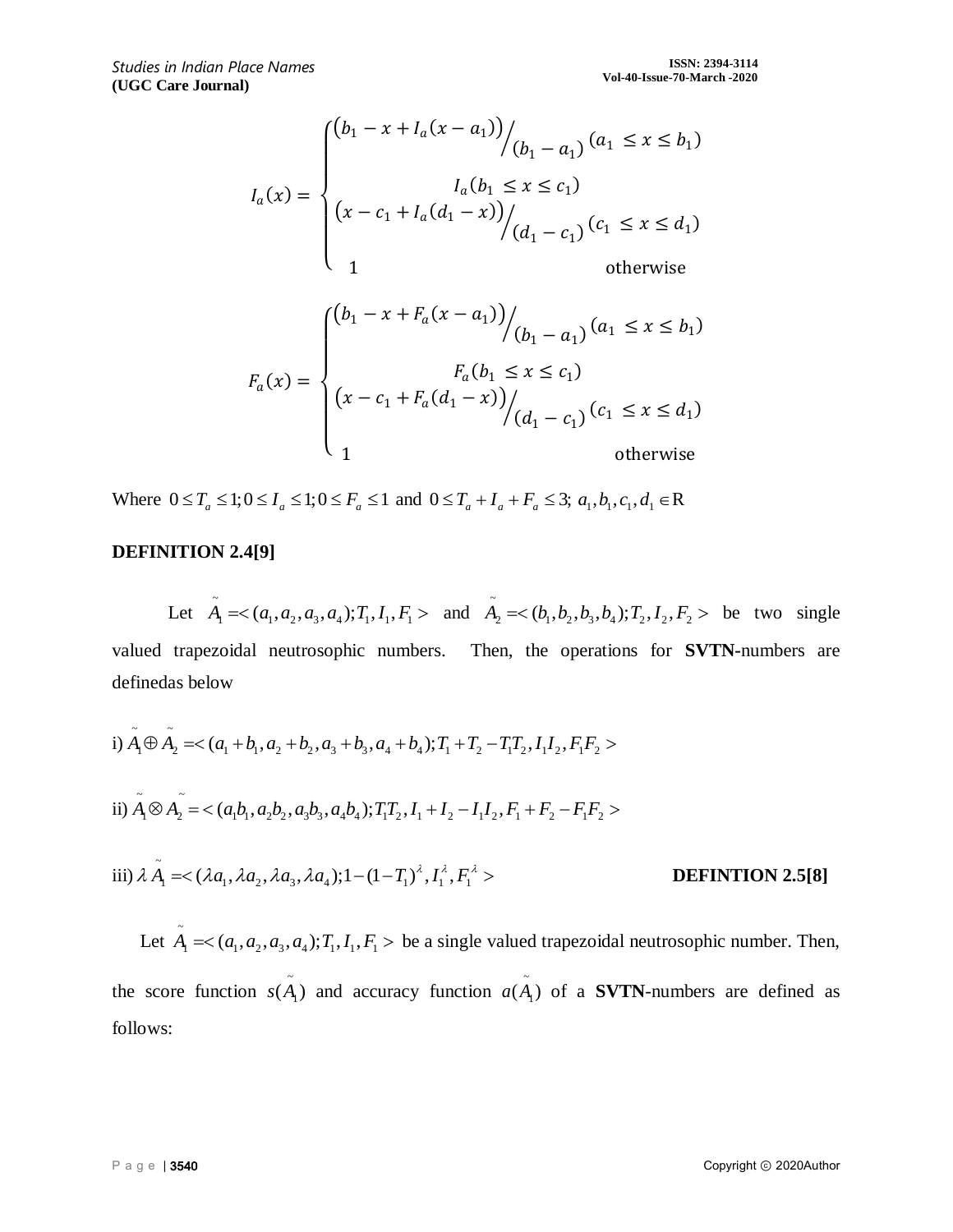i. 
$$
s(\tilde{A}_1) = \left(\frac{1}{2}\right) [a_1 + a_2 + a_3 + a_4] \times [2 + T_1 - I_1 - F_1]
$$
  
ii.  $a(\tilde{A}_1) = \left(\frac{1}{2}\right) [a_1 + a_2 + a_3 + a_4] \times [2 + T_1 - I_1 + F_1]$ 

#### **DEFINITION 2.6[8]**

Let  $A_1$  and  $A_2$  be two **SVTN-**numbers the ranking of  $\tilde{A}_1$  and  $\tilde{A}_2$  by score function is defined as follows:

- 1) If  $s(\tilde{A}_1) \prec s(\tilde{A}_2)$  then  $\tilde{A}_1 \prec \tilde{A}_2$
- 2) If  $s(\tilde{A}_1) = s(\tilde{A}_2)$  and if
	- i.  $a(\tilde{A}_1) \prec a(\tilde{A}_2)$  then  $\tilde{A}_1 \prec \tilde{A}_2$
	- ii.  $a(\tilde{A}_1) > a(\tilde{A}_2)$  then  $\tilde{A}_1 > \tilde{A}_2$
	- iii.  $a(\tilde{A}_1) = a(\tilde{A}_2)$  then  $\tilde{A}_1 = \tilde{A}_2$

## **DEFINITION 2.7**[10]

Let  $\tilde{a} = [a_1, b_1, c_1, d_1]$  be a trapezoidal fuzzy number and  $a_1 \leq b_1 \leq c_1 \leq d_1$  then the centre of gravity (COG) of K can be defined as

(COG) of K can be defined as  
\n
$$
COG(K) = \begin{cases}\n\hat{a} & if a_1 = b_1 = c_1 = d_1 \\
\frac{1}{3} \begin{bmatrix} a_1 + b_1 + c_1 + d_1 - \frac{c_1 d_1 - a_1 b_1}{c_1 + d_1 - a_1 - b_1} \end{bmatrix} & otherwise\n\end{cases}
$$

## **DEFINITION 2.8[10]**

Let  $\tilde{A}_1 = \langle (a_1, a_2, a_3, a_4); T_1, I_1, F_1 \rangle$  be a**SVTN**-numbers, and then the score function,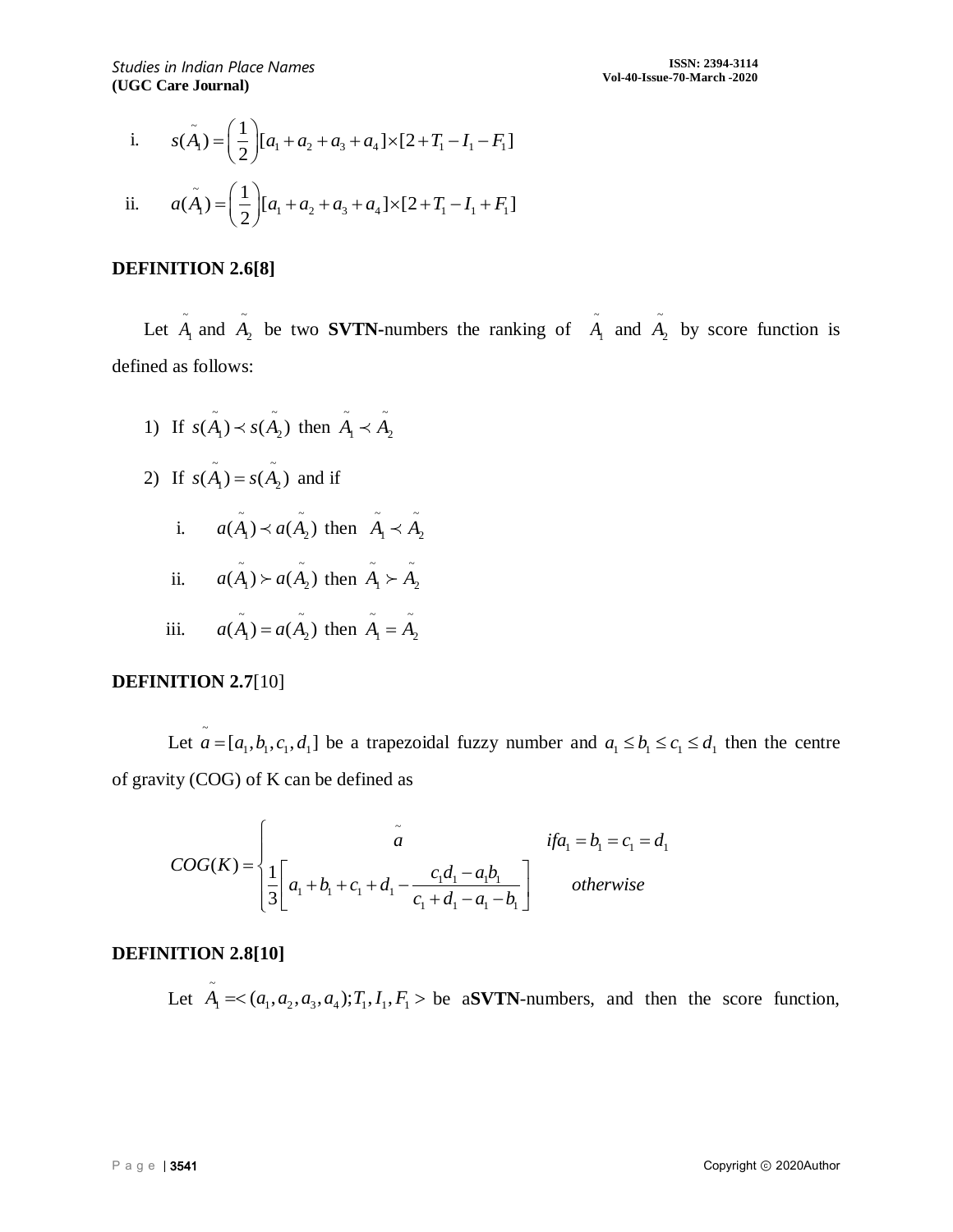accuracy function, and certainty functions are defined as follows:  $E(\tilde{A}_1) = COG(K) \times \frac{(2 + T_1 - I_1 - F_1)}{3}, A(\tilde{A}_1) = COG(K) \times (T_1 - F_1), C(\tilde{A}_1) = COG(K) \times T_1$ 

## **DEFINITION 2.9[10]**

Let  $\tilde{A}_1 = \langle (a_1, a_2, a_3, a_4); T_1, I_1, F_1 \rangle$  and  $\tilde{A}_2 = \langle (b_1, b_2, b_3, b_4); T_2, I_2, F_2 \rangle$  be two **SVTN**-

numbers the ranking of  $A_1$  and  $A_2$  by score function is defined as follows:

1. If  $E(\tilde{A}_1) \succ E(\tilde{A}_2)$  then  $\tilde{A}_1 \succ \tilde{A}_2$ 2. If  $E(\tilde{A}_1) = E(\tilde{A}_2)$  and if  $A(\tilde{A}_1) > A(\tilde{A}_2)$  then  $\tilde{A}_1 > \tilde{A}_2$ 3. If  $E(\tilde{A}_1) = E(\tilde{A}_2)$  and if  $A(\tilde{A}_1) \prec A(\tilde{A}_2)$  then  $\tilde{A}_1 \prec \tilde{A}_2$ 4. If  $E(\tilde{A}_1) = E(\tilde{A}_2)$  and if  $A(\tilde{A}_1) \prec A(\tilde{A}_2)$ 5. and  $C(\tilde{A}_1) \prec C(\tilde{A}_2)$  then  $\tilde{A}_1 \prec \tilde{A}_2$  $\sim$   $\sim$  $\sim$   $\sim$  $\sim$   $\sim$ 

6. If 
$$
E(\tilde{A}_1) = E(\tilde{A}_2)
$$
 and if  $A(\tilde{A}_1) = A(\tilde{A}_2)$  and  $C(\tilde{A}_1) > C(\tilde{A}_2)$  then  $\tilde{A}_1 > \tilde{A}_2$ 

7. If  $E(\tilde{A}_1) = E(\tilde{A}_2)$  and if  $A(\tilde{A}_1) = A(\tilde{A}_2)$  and  $C(\tilde{A}_1) = C(\tilde{A}_2)$  then  $\tilde{A}_1 = \tilde{A}_2$ 

# **DEFINITION 2.10[11]**

Let  $a = <(a_1, b_1, c_1, d_1); T_a, I_a, F_a >$ . Then, a normalized **SVTN**-number of  $\tilde{a}$  is defined by  $\frac{b_1}{1}$ ,  $\frac{b_1}{1}$ ,  $\frac{c_1}{1}$ ,  $\frac{c_1}{1}$ ,  $\frac{d_1}{1}$ Let  $a = <(a_1, b_1, c_1, d_1); T_a, I_a, F_a >$ . Then, a normalized **SVTN**-numb<br>  $\frac{a_1}{a_1 + b_1 + c_1 + d_1}, \frac{b_1}{a_1 + b_1 + c_1 + d_1}, \frac{c_1}{a_1 + b_1 + c_1 + d_1}, \frac{d_1}{a_1 + b_1 + c_1 + d_1}; T_a, I_a, F_a$ Let  $a =<(a_1,b_1,c_1,d_1);T_a, I_a, F_a>$ . Then, a normalized **SVTN**-number<br>  $\left(\frac{a_1}{a_1+b_1+c_1+d_1}, \frac{b_1}{a_1+b_1+c_1+d_1}, \frac{c_1}{a_1+b_1+c_1+d_1}, \frac{d_1}{a_1+b_1+c_1+d_1}\right);T_a, I_a, F_a\right>$ (1)

**Example 2.2**Assume that  $\vec{a}$  = < (2,4,8,9);0.5,0.3,0.1 > . Then, a normalized **SVTN**-number of  $\tilde{a}$  is computed as  $\langle (0.09, 0.17, 0.35, 0.39); 0.5, 0.3, 0.1 \rangle$ .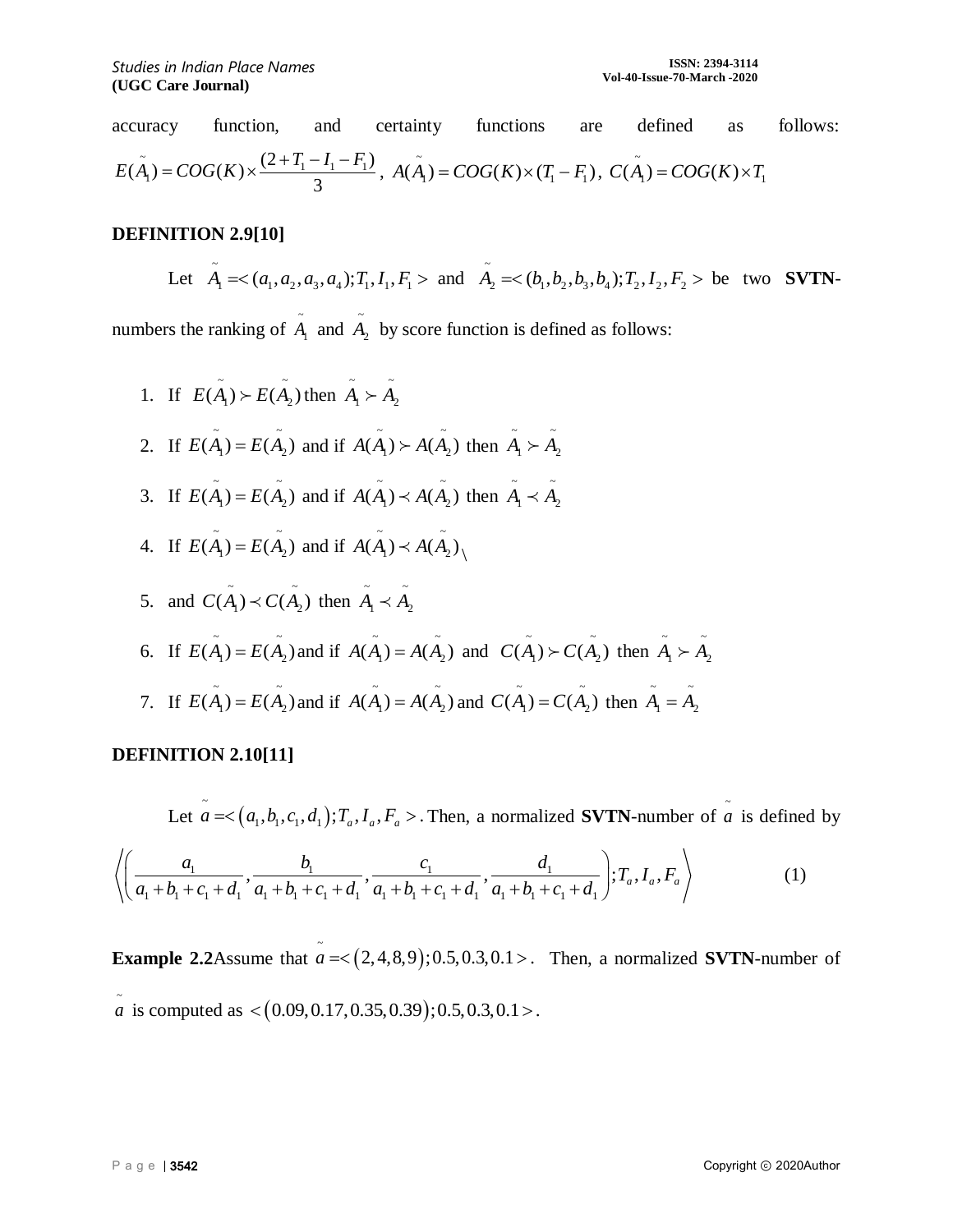# **III. NORMALIZED SINGLE VALUED TRAPEZOIDAL NEUTROSOPHIC PATH PROBLEM**

#### **3.1 Discussion on shortcoming of some of the existing methods**

Broumi et al. first proposed a method to find the shortest path under trapezoidal fuzzy number (**TNS)**environment. It is very well known and popular paper in the field of neutrosophic set and system. However, the authors used  $S(r+\tilde{s}) = S(r) + S(\tilde{s})$  to solve the problem which may be invalid in some cases. This has been discussed in discussed Example 3.1.

#### **Example 3.1** Broumi et al. [12]

Here authors have considered two arbitrary i.e.,  $\overline{r}$ ,  $\overline{s}$  be the following **TNS** number:

$$
\tilde{r} = \langle (1, 2, 3, 4); 0.4, 0.6, 0.7 \rangle,
$$
  

$$
\tilde{s} = \langle (1, 5, 7, 9); 0.7, 0.6, 0.8 \rangle.
$$

~

We observe that the authors used an invalid mathematical assumption to solve the problem. i.e.,  $S(\tilde{r} + \tilde{s}) = S(\tilde{r}) + S(\tilde{s})$ 

Our objective is to show that above considered assumption is not valid such as  $S(\tilde{r} + \tilde{s}) \neq S(\tilde{r}) + S(\tilde{s}).$ 

Solution: According to the method of Broumi et al. [12] [see; iteration 4,page no 420, ref. Broumi et al.[12]], we have:

Broumi et al.[12]], we have:<br> $\tilde{r} + \tilde{s} = \langle (1, 2, 3, 4); 0.4, 0.6, 0.7 \rangle \oplus \langle (1, 5, 7, 9); 0.7, 0.6, 0.8 \rangle = \langle (2, 7, 10, 13) \rangle$ Broumi et al.[12]], we have:<br>  $\tilde{r} + \tilde{s} = \langle (1,2,3,4); 0.4, 0.6, 0.7 \rangle \oplus \langle (1,5,7,9); 0.7, 0.6, 0.8 \rangle = \langle (2,7,10,13); 0.82, 0.36, 0.56 \rangle$ . Therefore, we get,  $S(\tilde{r} + \tilde{s}) = 5.006$ . but  $S(\tilde{r}) + S(\tilde{s}) = 3.3$ . Hence, it is clear that  $S(r+\tilde{s}) \neq S(r)+S(\tilde{s})$ . Therefore, we can say that the method of Broumi et al. is not valid.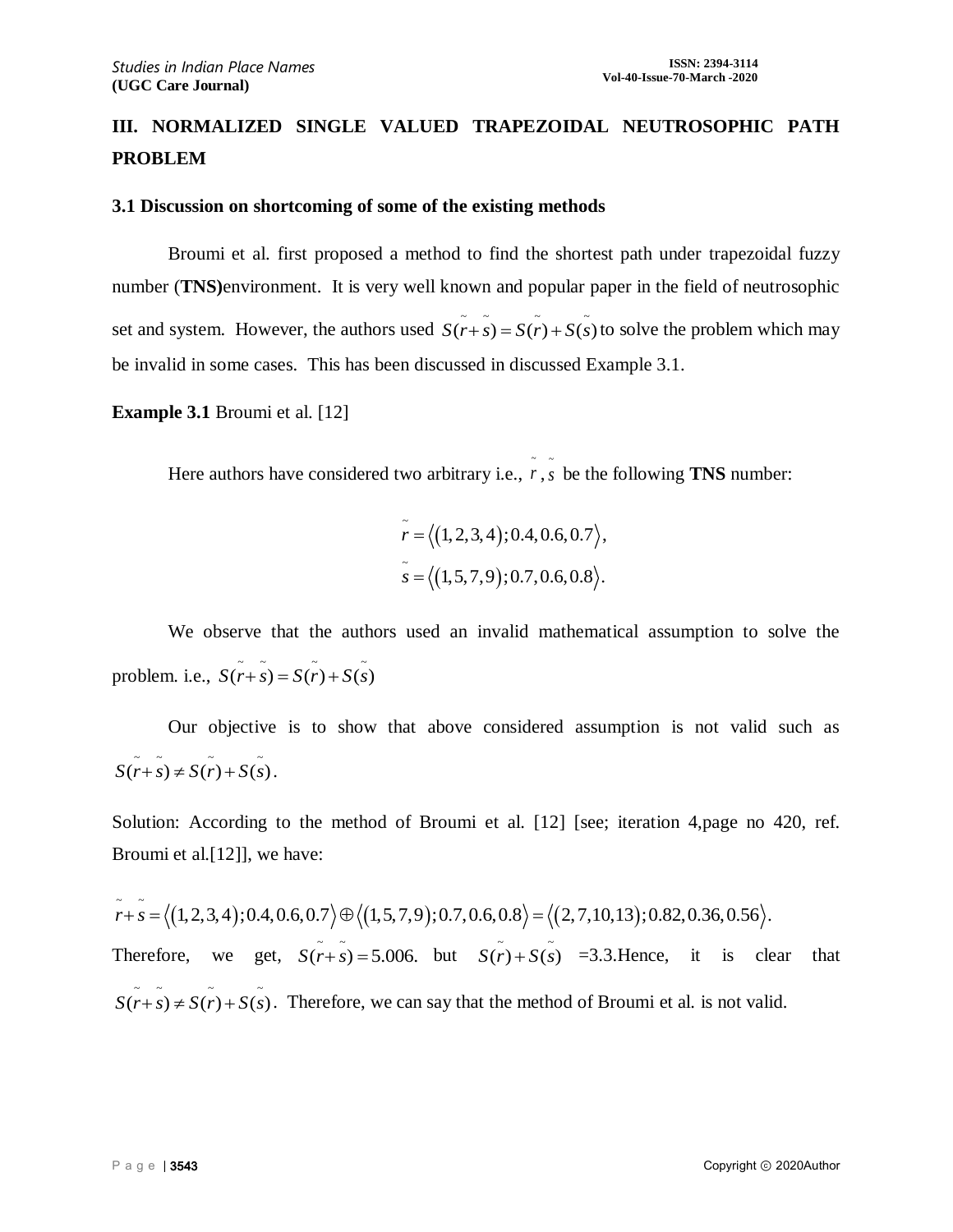# **3.2 Transformation of single valued trapezoidal neutrosophic numbers into normalized single valued trapezoidal neutrosophic numbers**

In this section, we slightly modified the **SVTN-**numbers into **NSVTN-**numbers. Using

In this section, we slightly modified the **SVTN**-numbers into **NSVTN**-numbers.   
 this equation 
$$
\left\langle \left( \frac{a_1}{a_1 + b_1 + c_1 + d_1}, \frac{b_1}{a_1 + b_1 + c_1 + d_1}, \frac{c_1}{a_1 + b_1 + c_1 + d_1}, \frac{d_1}{a_1 + b_1 + c_1 + d_1} \right); T_a, I_a, F_a \right\rangle
$$

#### **Example 3.2**

Let us consider the two single valued trapezoidal neutrosophic numbers  $(2,4,8,9); 0.5, 0.3, 0.1$   $v = \langle (7,8,9,10) \rangle$ Let us consider the two single valued trapezoidal neutrosophic numbers  $\tilde{u} = \langle (2,4,8,9); 0.5, 0.3, 0.1 \rangle \tilde{v} = \langle (7,8,9,10); 0.3, 0.2, 0.6 \rangle$ , and we use the Eq (1) then we get the normalized single valued trapezoidal neutrosophic number.<br> $\frac{a}{4} = \frac{1}{2} (0.000017025030) \cdot 0.50301 \cdot \frac{a}{4} = 1$ right valued trapezoidal neutrosophic number.<br>  $\tilde{u} = \langle (0.09, 0.17, 0.35, 0.39); 0.5, 0.3, 0.1 \rangle, \tilde{v} = \langle (0.21, 0.24, 0.26, 0.29); 0.3, 0.2, 0.6 \rangle$ 

i.e., 
$$
\tilde{u} = \langle (0.09, 0.17, 0.35, 0.39); 0.5, 0.3, 0.1 \rangle
$$
,  $\tilde{v} = \langle (0.21, 0.24, 0.26, 0.29); 0.3, 0.2, 0.6 \rangle$ .

Now we have to show that **NSVTN**-numbers satisfies the condition  $S(\tilde{u} + \tilde{v}) \neq S(\tilde{u}) + S(\tilde{v})$ .  $(0.3, 0.41, 0.61, 0.68)$  $\tilde{u} + \tilde{v} = \langle (0.3, 0.41, 0.61, 0.68); 0.65, 0.06, 0.06 \rangle$ . Therefore, we get,  $S(\tilde{u} + \tilde{v}) = 0.42$ . But  $S(\tilde{u}) + S(\tilde{v}) = 0.30$ . Hence, it is clear that **NSVTN**-number satisfies the condition.

## **3.3. ALGORITHM**

In this section, an algorithm is proposed to find the shortest path of the network with single valued neutrosophic numbersfrom the starting node (f) to the terminating node (g) .

The main steps of the algorithm are as follows:

**Step 1:** Convert the single valued trapezoidal neutrosophic numbers into normalized single valued neutrosophic numbers using the Definition 2.10.

**Step 2:**Let us consider the graph with starting node f and terminating node g. Find the score function  $\{S(N_{i,j})$  *for i, j*  $\}$  of each arc length for the given network with normalized single valued trapezoidal neutrosophic numbers using the Definition 2.8.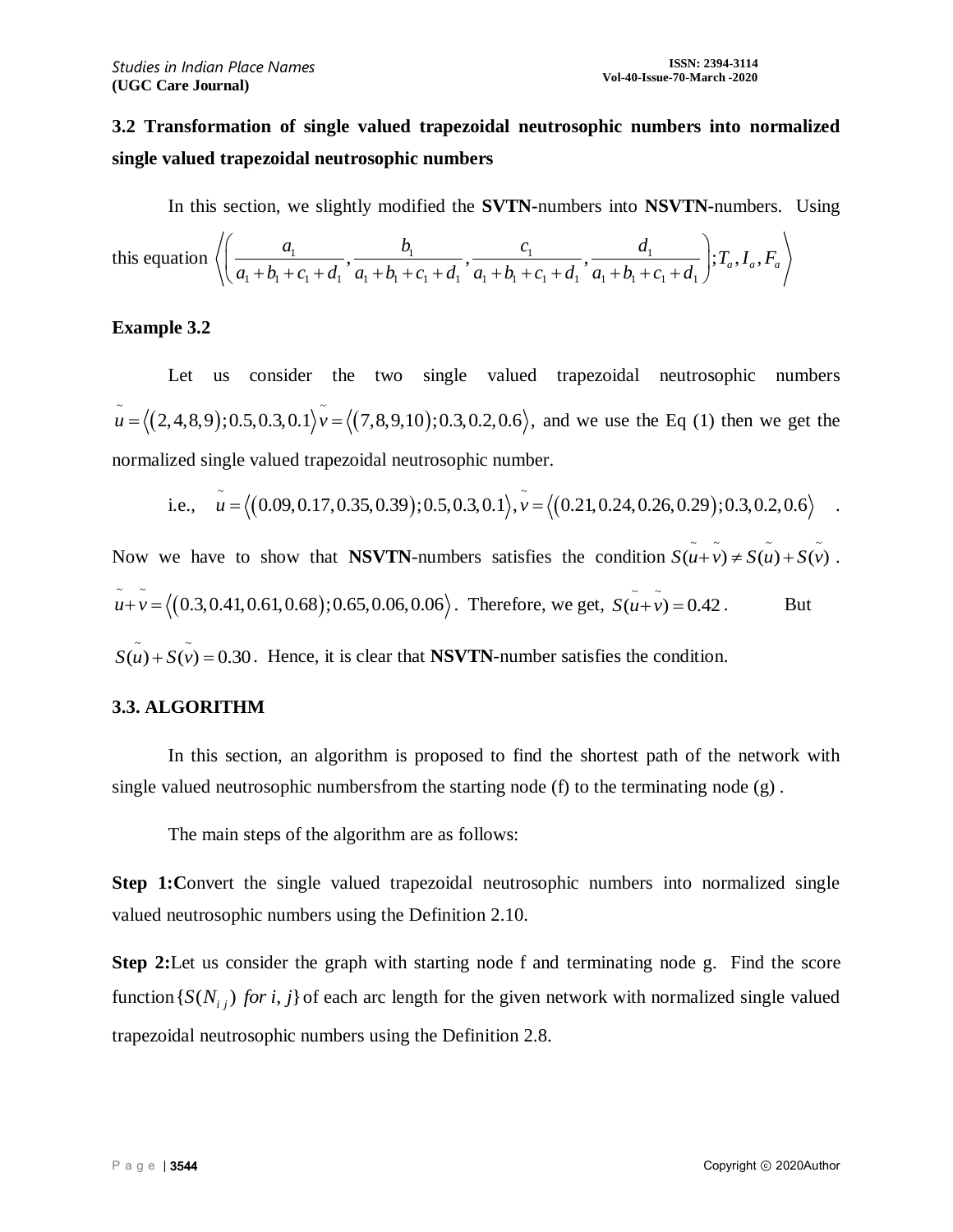**Step 3:**Find  $\min\{S(N_{f,j})$  *for*  $j = 2, 3, ..., g\}$ 

**Step 4:** Suppose  $\min\{S(N_{f_i})$  *for*  $j = 2, 3, \ldots g\} = S(N_{f_k})$  corresponding to the arc  $(f, k)$ 

**Step 5:** Repeat step 3 and step 4 from the node k until the terminating node g.

**Step 6:**Calculate the summation of the score function for each arc corresponding to the path which is the shortest pathwith starting node f and terminating node g.

#### **IV.NEUMARICAL EXAMPLE**

**Example 4.1:** Consider the network shown in figure 1. We want to obtain the shortest path from node 1 to node 6 where edges have a normalized single valued trapezoidal neutrosophic numbers (**SVTN-**numbers)



Figure 1. A network with six vertices and eight edges

In this network each edge has been assigned toa single valued trapezoidal neutrosophic number as follows:

| Edges   | Single valued trapezoidal                  | Edges | Single valued trapezoidal                   |
|---------|--------------------------------------------|-------|---------------------------------------------|
|         | neutrosophic cost                          |       | neutrosophic cost                           |
| $1 - 2$ | $\langle (1,2,3,4); 0.4, 0.6, 0.7 \rangle$ | $3-4$ | $\langle (2,4,8,9); 0.5, 0.3, 0.1 \rangle$  |
| $1 - 3$ | $\langle (2,5,7,8); 0.2, 0.3, 0.4 \rangle$ | $3-5$ | $\langle (3,4,5,10); 0.3, 0.4, 0.7 \rangle$ |
| $2 - 3$ | $\langle (3,7,8,9); 0.1, 0.4, 0.6 \rangle$ | 4-6   | $\langle (7,8,9,10); 0.3, 0.2, 0.6 \rangle$ |
| $2 - 5$ | $\langle (1,5,7,9); 0.7, 0.6, 0.8 \rangle$ | $5-6$ | $\langle (2,4,5,7); 0.6, 0.5, 0.3 \rangle$  |

## **Solution:**

**Step 1: Convert** the single valued trapezoidal neutrosophic numbers into normalized single valued neutrosophic numbers using the definition 2.10 , we get the following table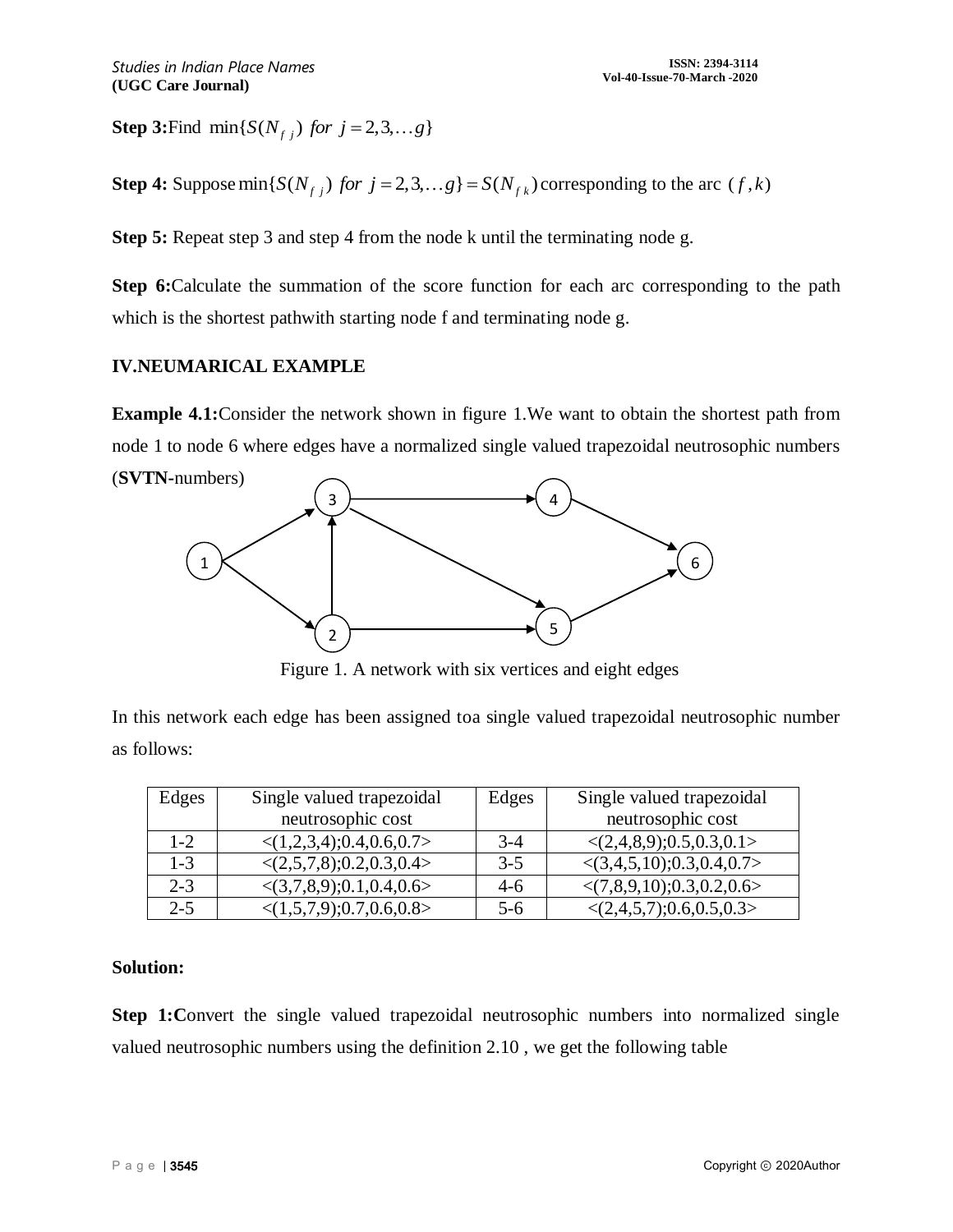| Edges   | Normalized single valued trapezoidal                      | Edges   | Normalized single valued trapezoidal                      |
|---------|-----------------------------------------------------------|---------|-----------------------------------------------------------|
|         | neutrosophic cost                                         |         | neutrosophic cost                                         |
| $1 - 2$ | $\langle (0.1, 0.2, 0.3, 0.4), 0.4, 0.6, 0.7 \rangle$     | $3-4$   | $<(0.09, 0.17, 0.35, 0.39); 0.5, 0.3, 0.1>$               |
| $1 - 3$ | $<(0.09, 0.23, 0.32, 0.36); 0.2, 0.3, 0.4>$               | $3 - 5$ | $\langle (0.14, 0.18, 0.23, 0.45); 0.3, 0.4, 0.7 \rangle$ |
| $2 - 3$ | $\langle (0.11, 0.26, 0.30, 0.33); 0.1, 0.4, 0.6 \rangle$ | $4-6$   | $<(0.21, 0.24, 0.26, 0.29); 0.3, 0.2, 0.6>$               |
| $2 - 5$ | $\langle (0.05, .023, 0.32, 0.41); 0.7, 0.6, 0.8 \rangle$ | $5-6$   | $\langle (0.11, 0.22, 0.28, 0.39); 0.6, 0.5, 0.3 \rangle$ |

Applying steps 2-5 as in the proposed Algorithm, we get the **NSVTN**shortest path  $1 \rightarrow 2 \rightarrow 5 \rightarrow 6$  with the length <(0.26,0.65,0.9,1.2);0.93,0.18,0.17> and the score function value of node 1-2 is 0.09, node 2-5 is 0.11, node 5-6 is 0.15. It is clear that the range of **NSVTN**shortest path length is 0.26 to 1.2 and we get an optimal solution0.09+0.11+0.15=0.35 which lies inside the region.

## **V. CONCLUSION**

In this paper, we have introduced an algorithm to get the shortest path of the network with single valued trapezoidal neutrosophic numbers by transforming normalized single valued trapezoidal neutrosophic numbers.

#### **REFERENCE**

- [1] Zadeh, L. (1965). "Fuzzy sets", Inform and Control 8 338-353.
- [2] Turksen, I. (1986). "Interval valued fuzzy sets based on normal forms". Fuzzy Sets and Systems 20 191-210.
- [3] F. Smarandache, "Neutrosophic set a generalization of the intuitionistic fuzzy set," Granular Computing, 2006 IEEE International Conference, 2006, p. 38-42.
- [4] F. Smarandache, "A geometric interpretation of the neutrosophic set A generalization of the intuitionistic fuzzy set," Granular Computing (GrC), 2011 IEEE International Conference, 2011, pp.602-606.
- [5] H. Wang, F. Smarandache, Y. Zhange, and R. Sunderraman, "Single valued Neutrosophic Sets," Multisspace and Multistructure4, 2010, pp. 410-413.
- [6] S. Broumi, A. Bakali, M. Talea and F. Smarandache, Computation of Shortest Path Problem in a Network with Single Valued Neutrosophic Number Based on Ranking Method, 2016 (submitted).